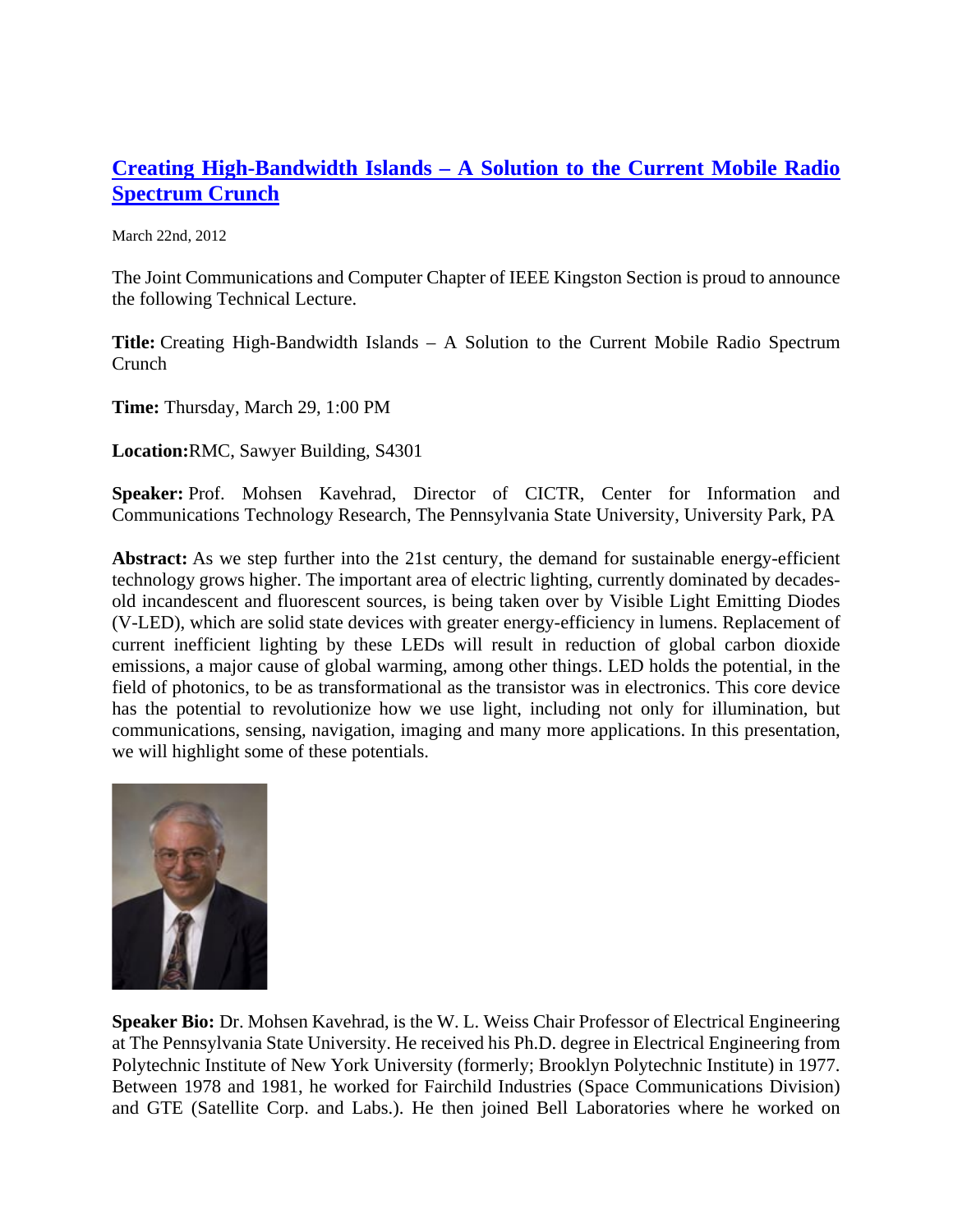communications and networking research problems. After divestiture of Bell Systems, he joined the Department of Electrical Engineering at University of Ottawa, as a Full Professor in March 1989. He was also the Director of Photonic Networks and Systems Thrust and a project leader in the Communications and Information Technology Ontario (CITO) and the Director of Ottawa-Carleton Communications Center for Research (OCCCR). He was an academic visitor (senior technical consultant) at NTT Laboratories, Japan, in summer 1991. He spent a six months sabbatical term as an academic visitor (senior technical consultant) at NORTEL, Ottawa, in 1996. In January 1997, he joined the Department of Electrical Engineering, The Pennsylvania State University as the W. L. Weiss (AMERITECH) Endowed Chair Professor of Electrical Engineering. In August 1997 he was appointed as the founding Director of Center for Information and Communications Technology Research (CICTR). During 1997-1998 he was also the CTO and a Vice President at Tele-Beam Inc., State College, PA. He spent a six months sabbatical term as an academic visitor (senior technical consultant) at AT&T Shannon Research Labs., Florham Park, New Jersey, in 2004. He has also served as a consultant to a score of major corporations and government agencies.

Dr. Kavehrad's research contributions have been in the fields of: Satellite communications, Fixed radio communications, Portable and Mobile radio communications, Atmospheric Laser communications, Fiber optic communications and fiber optic networks. His current research interests are in the areas of technologies, systems, and network architectures that enable the vision of the information age; e.g., Broadband Wireline/Wireless Communications Networked Systems and Optical Communications Networked Systems. Since the start of his academic career, these research topics and others have led to significant graduate research. He was elected a Fellow of the IEEE in January 1992 for his contributions to Digital Wireless Communications and Optical Fiber Systems and Networks. He received 3 Exceptional Technical Contributions awards while working at Bell Laboratories for his works on Wireless Communications Systems, the 1990 TRIO Feedback award for his patent on a "Passive Optical Interconnect" and the 2001 IEEE VTS Neal Shepherd best propagation paper award and 3 IEEE Lasers and Electro-Optics Society best paper awards and a Canada NSERC PhD-thesis gold medal award, jointly with his former graduate students for their works on wireless and optical systems. He received the 2009 DesignCon Paper Award in the High-Speed and RF Design Category. He also received the Paper of the Year Award from ETRI Journal in December of 2009. In March 2011, he was invited and joined the Smart Lighting NSF Engineering Research Center (ERC) as a member of the Center's Scientific Advisory Board.

He has lectured worldwide as an IEEE Distinguished Lecturer, and as plenary and keynote speaker at leading conferences. His works have been published in over 350 refereed journal and conference papers, several books and book chapters, and he holds several key issued patents in these areas.

Dr. Kavehrad's professional activities include being on the Advisory Committee of the Department of Electrical Engineering at Worcester Polytechnic Institute (WPI ) in MASS (1998-2003), serving as a reviewer and panelist for the National Science Foundation, has chaired review panels for NSERC-Canada and served as a reviewer for multiple technical journals and conferences. He is a former Technical Editor for the IEEE Transactions on Communications, IEEE Communications Magazine and the IEEE Magazine of Light-wave Telecommunications Systems. Presently, he is on the Editorial Board of the International Journal of Wireless Information Networks. He served